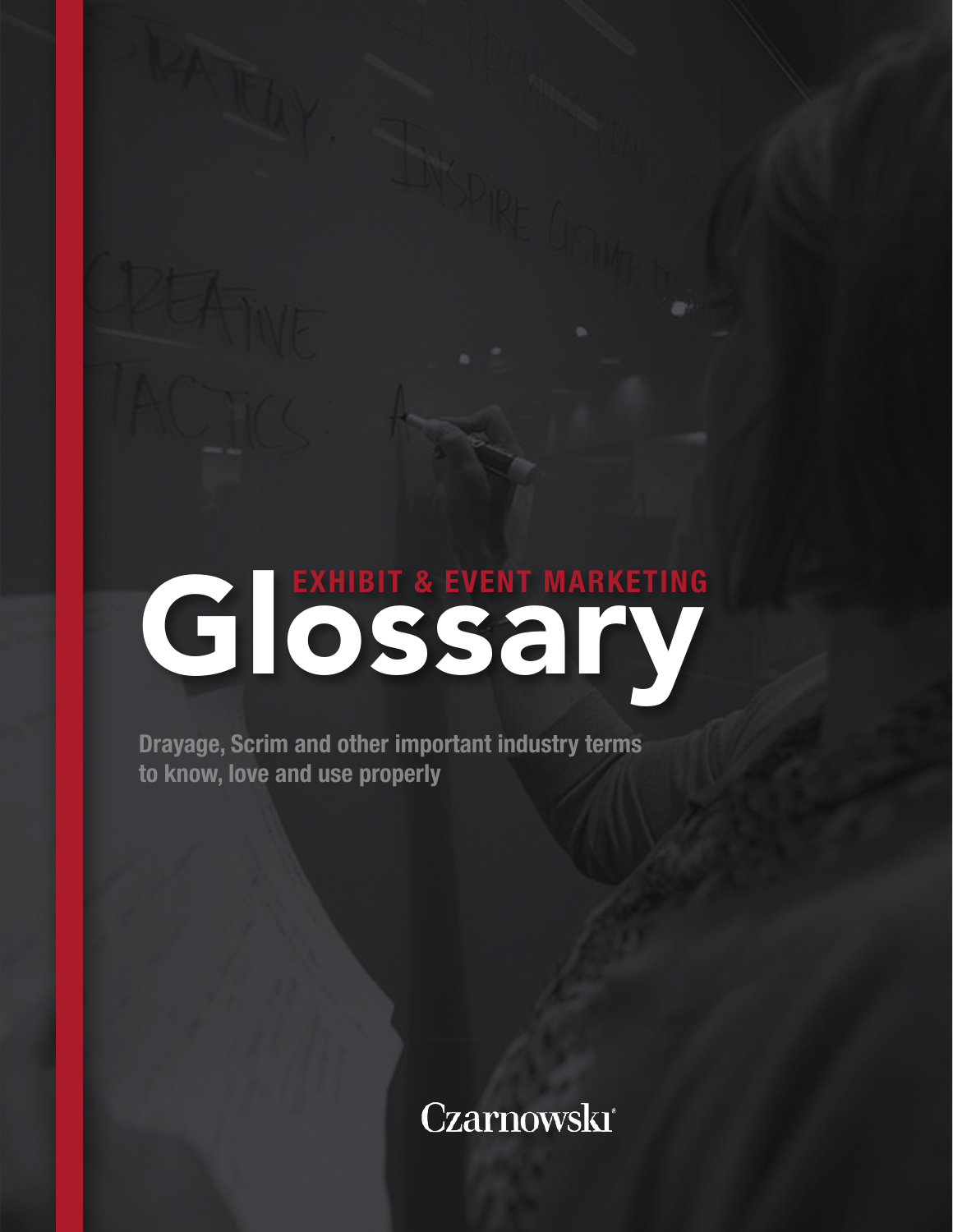

#### A/V

Audio/visual support such as television monitors, VCRs, or taped music.

### A/V Contractor

A supplier of audio/visual equipment and services.

#### Advance Order

An order for services sent to the service contractor prior to the installation date. Compare with Floor Order.

#### Advance Rates

Fees associated with advance orders, which typically include discounts when paid in advance.

#### Advance Receiving

Location set by show management to receive freight before the start of show. Freight is stored at this location and then shipped to the show at the appropriate time.

#### Agent

A bona fide representative with proper credentials from the party represented.

Air Freight Goods shipped via airplane.

#### Aisle

A walkway intended for audience movement through an exposition or exhibit.

Aisle Carpet Carpeting installed in trade show aisles.

Aisle Signs Signs, usually suspended, identifying exposition aisles by number or letter.

Assembly The process of erecting an exhibit from its components. Also called Installation, Set Up.

At-site See On-site.

Attendees Those persons who visit an event that are not exhibiting or connected with the event itself.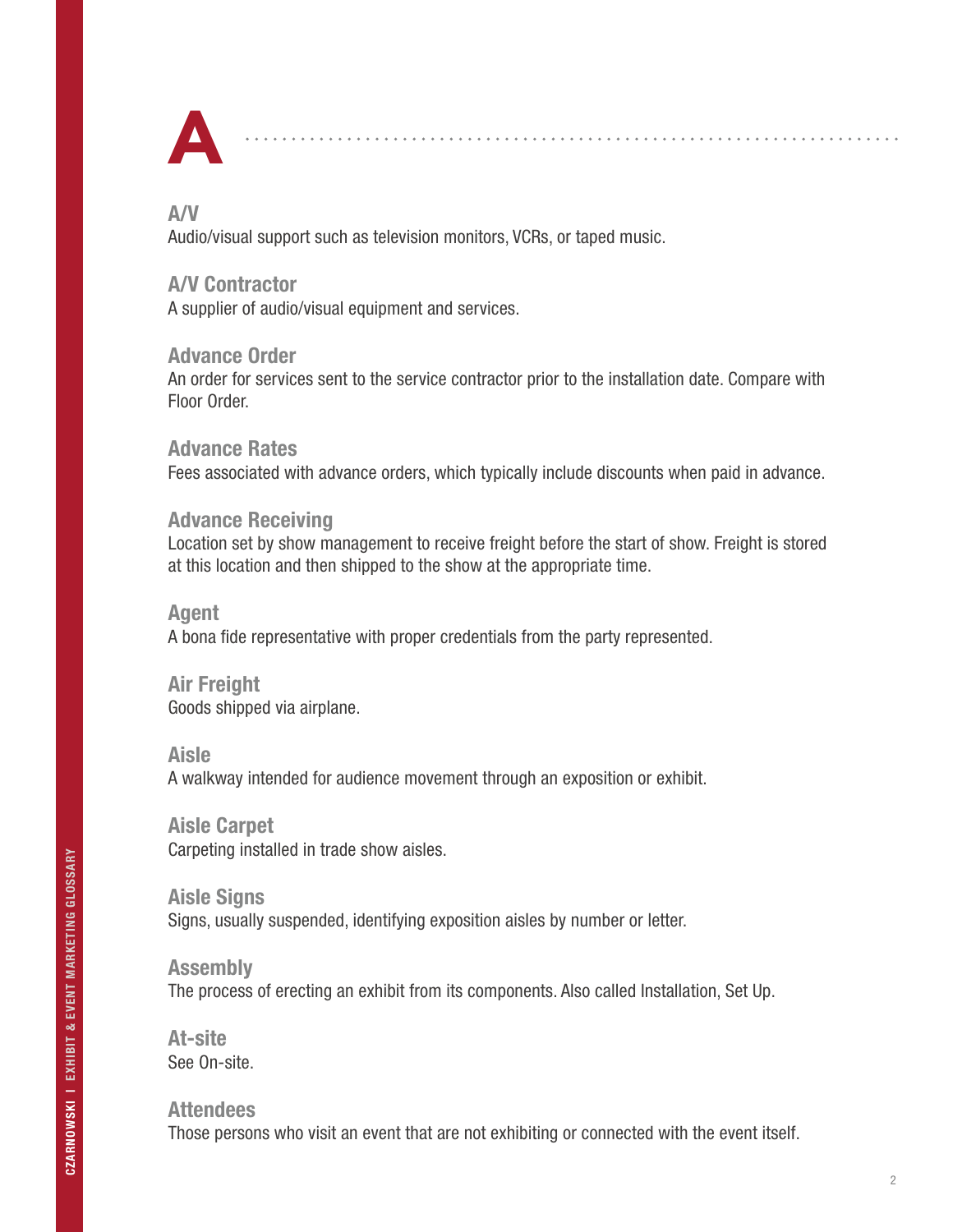

Back-light A light source that illuminates translucent material from behind.

Backwall The panels at the rear of an exhibit.

Backwall Exhibit

An exhibit that is back-to-back with another exhibit or against a building wall.

#### Baffle

A partition designed to control light, air, sound, or traffic flow.

#### Banner

A suspended panel used as a decoration or a sign, usually made of fabric or paper for temporary use.

# Bill of Lading (B/L)

A document that establishes the terms between a shipper and a transportation company for the transport of goods between specified points for a specified charge. Also see Air Waybill, Inland Bill of Lading, Ocean Bill of Lading, Through Bill of Lading.

#### Blanket Wrap

Uncrated goods covered with blankets or other protective padding and shipped via van line. Also called Pad Wrap.

**Blueprint** A scale drawing of booth space layout, construction, and specifications.

Boneyard A storage area for empty crates and contractor materials.

# Booth

An area made up of one or more standard units of exhibit space.

Booth Area The amount of floor space assigned to an exhibitor.

Booth Number A number assigned by show management to identify an exhibitor's floor space.

# Booth Personnel

Staff members assigned by an exhibitor to work in an exhibit.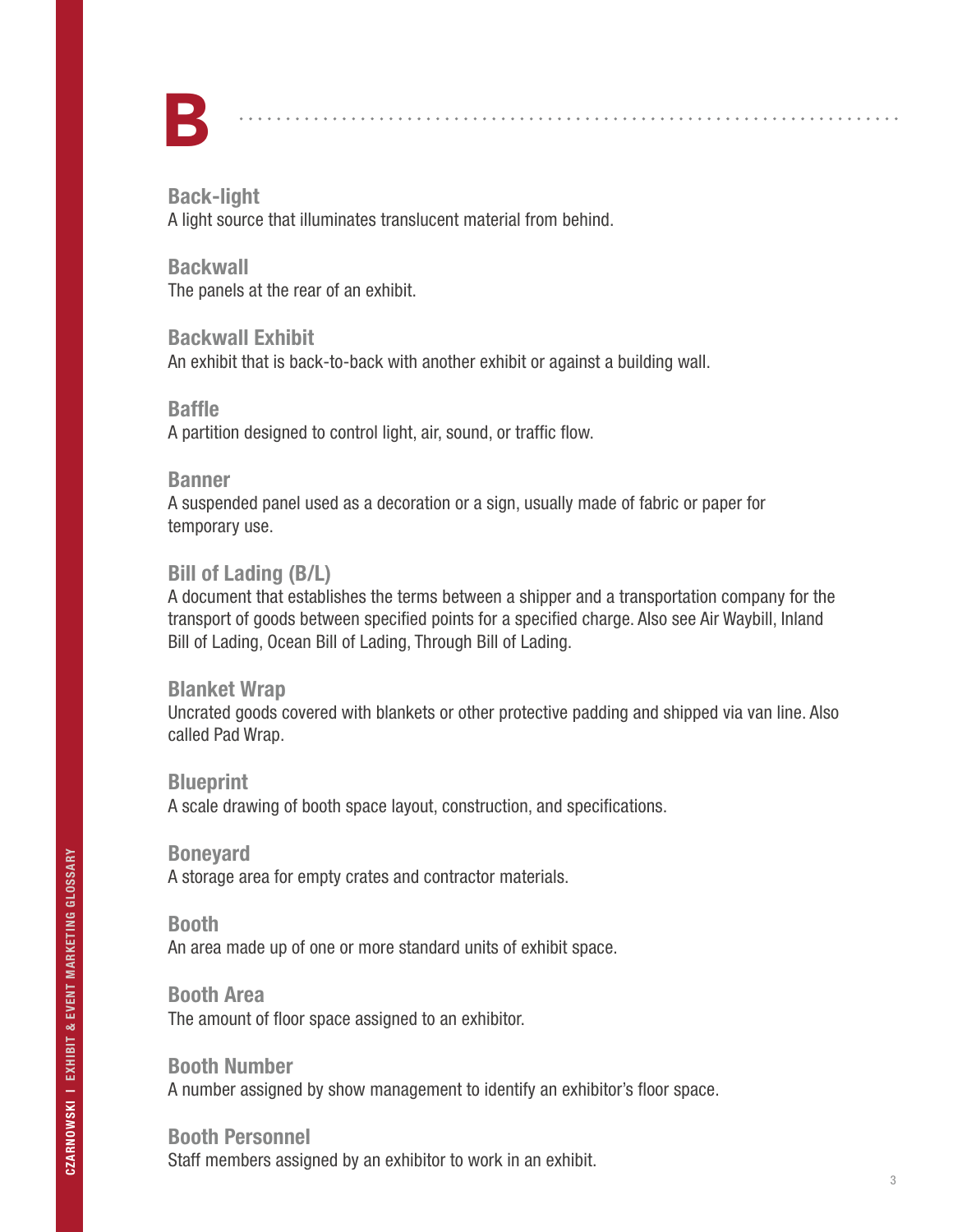Booth Size The dimensions of the floor space contracted by an exhibitor. Usually sold in 10' x 10' increments.

**Breakpoint** The level at which a discount is given for a volume order.

Build and Burn Booth designed and built for one-time use.



C.I.F. (Cost, Insurance, Freight) A pricing term indicating that these charges are included in the stated price.

C.T.S.M. Certified Trade Show Marketer! See www.CTSM.com

CAD/CAM Computer-Aided Design/Computer-Aided Manufacturing.

**Carpenter** A skilled worker used to uncrate, install, dismantle, and recrate exhibit properties.

Carpet Tape Double-sided tape used to adhere the edge of a carpet to the floor.

Carrier

A transportation line moving freight. Usually a van line, common carrier, rail line, or air carrier. Also see Common Carrier.

**Cartage** 

(1) The fee charged for transporting freight. (2) The moving of exhibit properties over a short distance.

Certificate of Inspection A document certifying that merchandise was in good condition immediately prior to its shipment.

Cherry Picker Equipment used to lift people to a given height.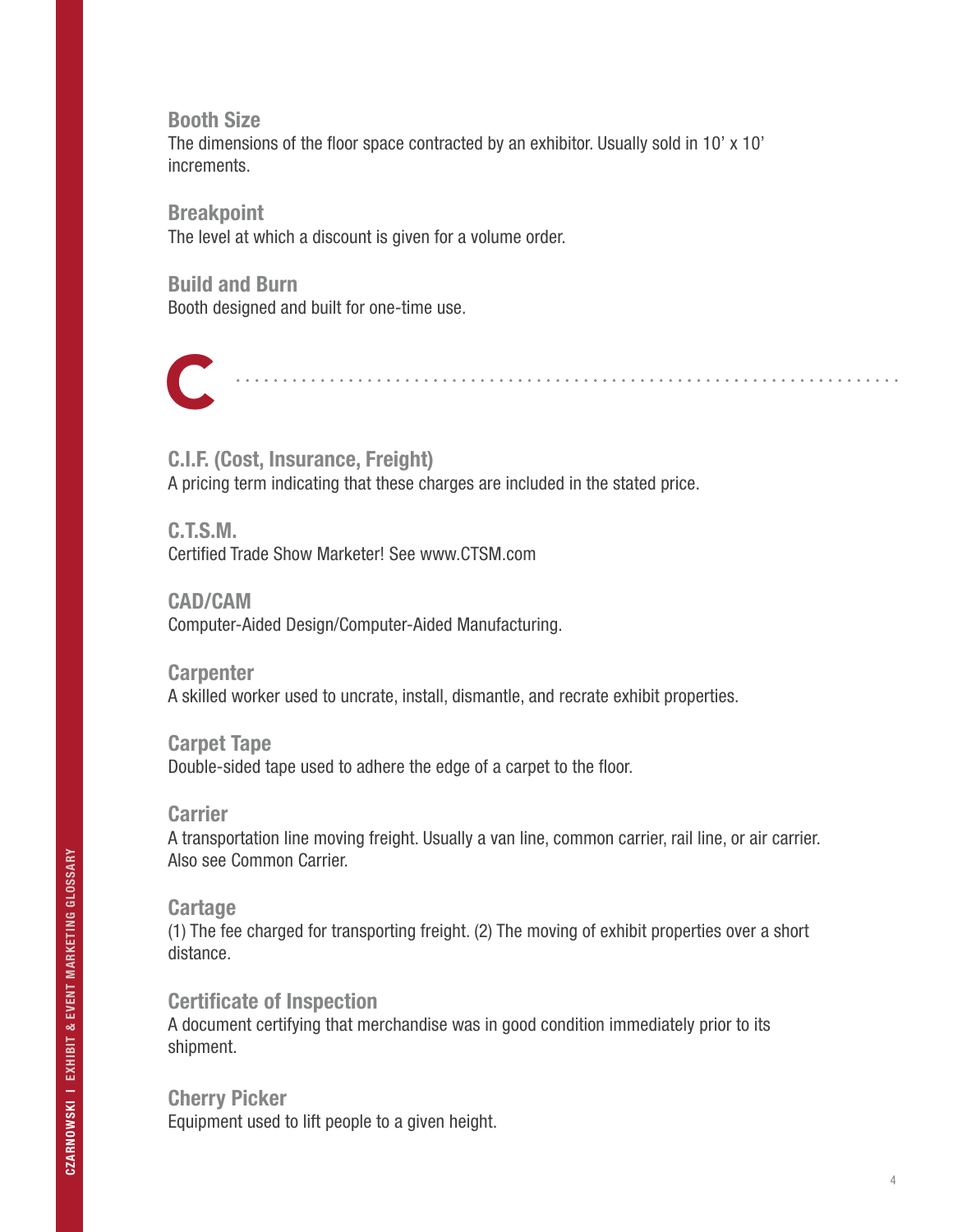#### Clean Bill of Lading

A carrier-issued receipt indicating that transported merchandise was received in apparent good condition. Compare with Foul Bill of Lading.

#### Collective Agreement

A contract between an employer and a union specifying the terms and conditions for employment, the status of the union, and the process for settling disputes during the contract period. Also known as Labor Agreement, Union Contract.

#### Column

A pillar in an exposition facility which supports the roof or other overhead structures. Usually shown on a floor plan as a solid square.

#### Commercial Invoice

An itemized list of shipped goods.

#### Common Carrier

A transportation company moving people or goods. For exhibit freight, the carrier usually accepts only crated materials and consolidates the properties of several customers into one shipment bound for the same destination.

#### **Consignee**

A person to whom goods are shipped.

#### **Consignment**

A delivery of merchandise from an exporter (the consignor) to an agent (the consignee) under the agreement that the agent will sell the merchandise, receive a commission, and remit the net proceeds to the exporter.

# **Consignor**

A person who sends freight.

#### **Consolidate**

To ship freight to a central depot where several loads bound for the same destination are put together before being shipped to that destination.

#### Construction Drawing

A drawing which gives detailed diagrams and instructions for building an exhibit.

#### **Contractor**

An individual or company that provides services or materials to a trade show and/or its exhibitors. Also see Official Contractor, Exhibitor Appointed Contractor.

#### Corner Booth

An exhibit space with exposure on at least two aisles.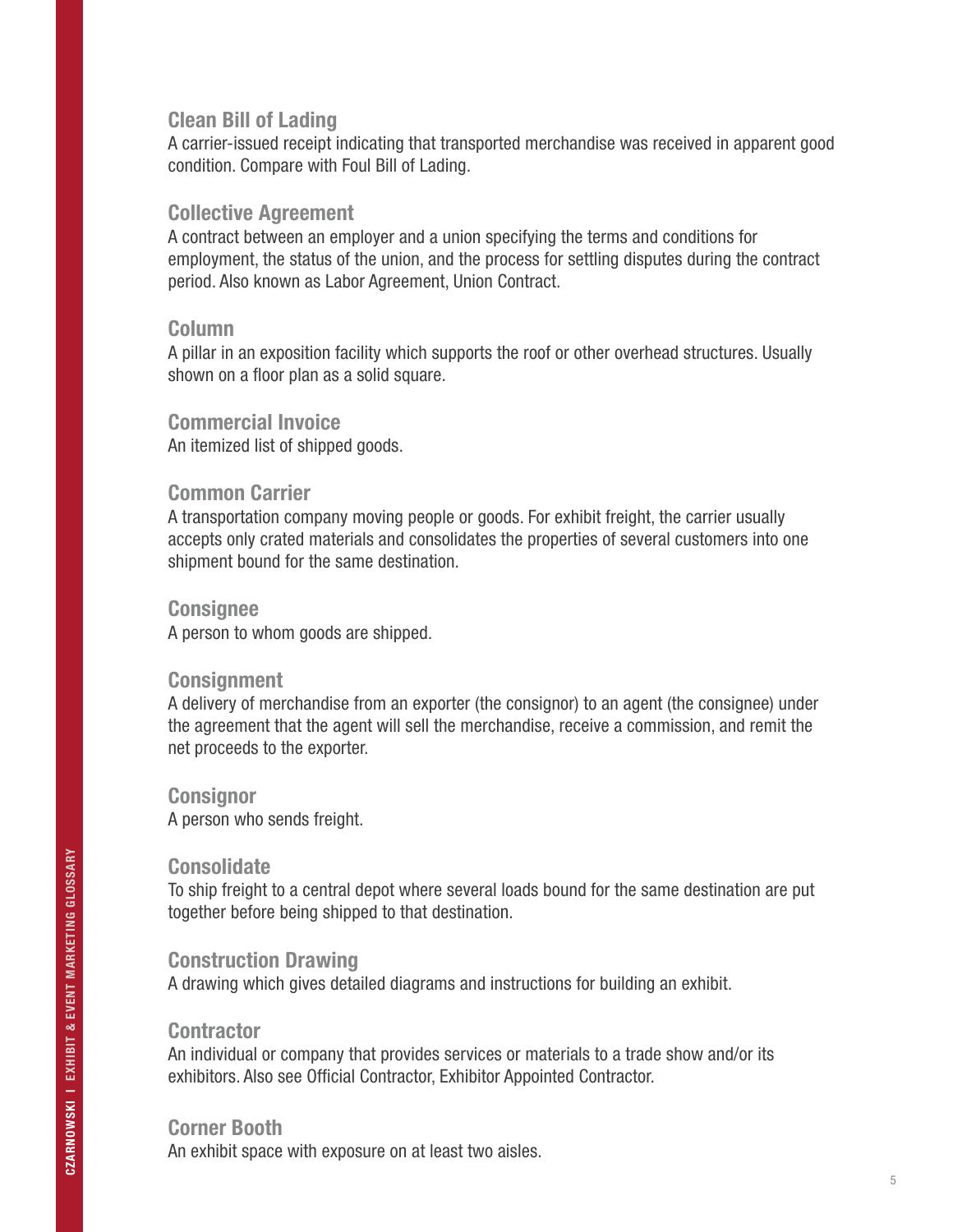**Craftsperson** A skilled worker who provides services at the exposition facility. Also called Labor.

Crating List An itemized list of the contents of a crate.

Cross-aisle An aisle at a right angle to a main aisle.

Cubic Content Literally, length x width x height. With reference to booth space, the placement of exhibit properties at a height of 8 feet or more above the leased area. Also a measurement used in determining shipping costs for van lines.

Custom Exhibit A display designed and built to meet the specific needs of an exhibitor.

Customhouse Broker A person or company licensed to enter and clear goods through Customs.

CWT

Hundred weight. A measurement used for shipping exhibit properties. Usually 100 pounds.



D.O.T. Department of Transportation.

D.T. Labor Double Time Labor. Work performed on overtime and charged at twice the published rate.

D/B/A Doing Business As.

Damage Report A report submitted by an exhibitor to a freight company or drayage contractor itemizing damage to shipped goods.

Dead Man Temporary post used during installation to help support the weight of an overhead structure.

Dead Time Time when a worker is unable to perform duties due to factors beyond his or her control.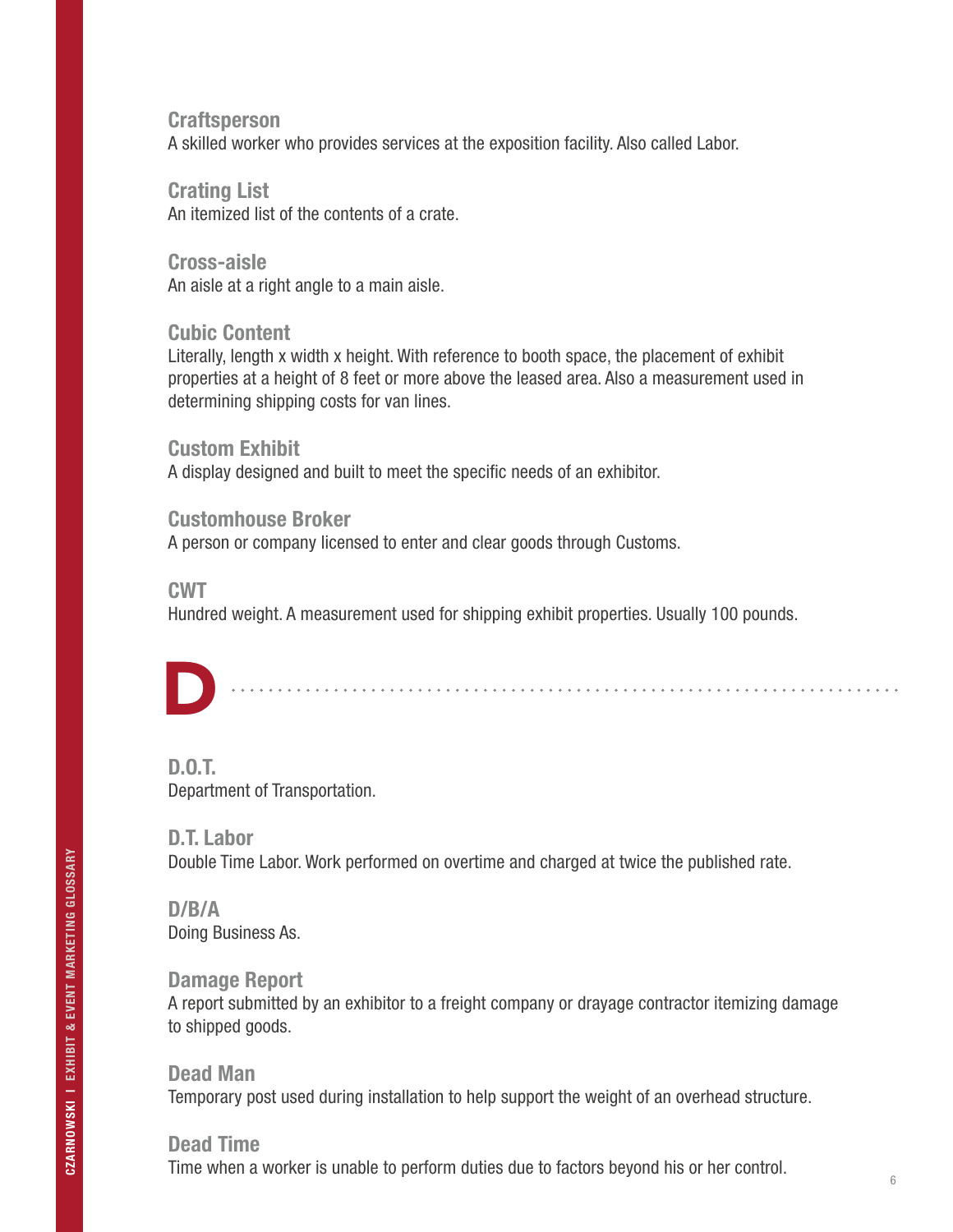#### Declared Value

A shipper's stated dollar value for the contents of a shipment.

#### **Decorator**

An individual (skilled craftsperson) or company (a contractor) providing services for a trade show and/or its exhibitors.

#### DIM Weight

Length x width x height divided by 194 for domestic shipments, or divided by 166 for international shipments.

#### **Directory**

A catalog of basic information about the show, including exhibitors, floor plan and schedule of events. (This is also sometimes referred to as an On-site Program or Program.)

#### **Dismantle**

To take apart an exhibit. Also known as Take-down, Teardown.

#### Display Builder A company which fabricates exhibits.

#### Display Rules & Regulations

Exhibit construction specifications endorsed by major exhibit industry associations. Also the specific set of rules that apply to an exposition.

#### Dock

A platform where freight is loaded onto and removed from vehicles or vessels.

#### Dolly

A low, wheeled frame with a platform used for carrying heavy or cumbersome objects.

# Double-decker

A two-storied exhibit. Also known as Multiple Story Exhibit.

#### Draper

A craftsperson who installs drapes, fabric, and special decor.

#### Drayage

The movement of show materials from shipping dock to booth for show set up and back to dock for return shipment at end of show.

#### Drayage Contractor

A company responsible for handling exhibit materials at a trade show.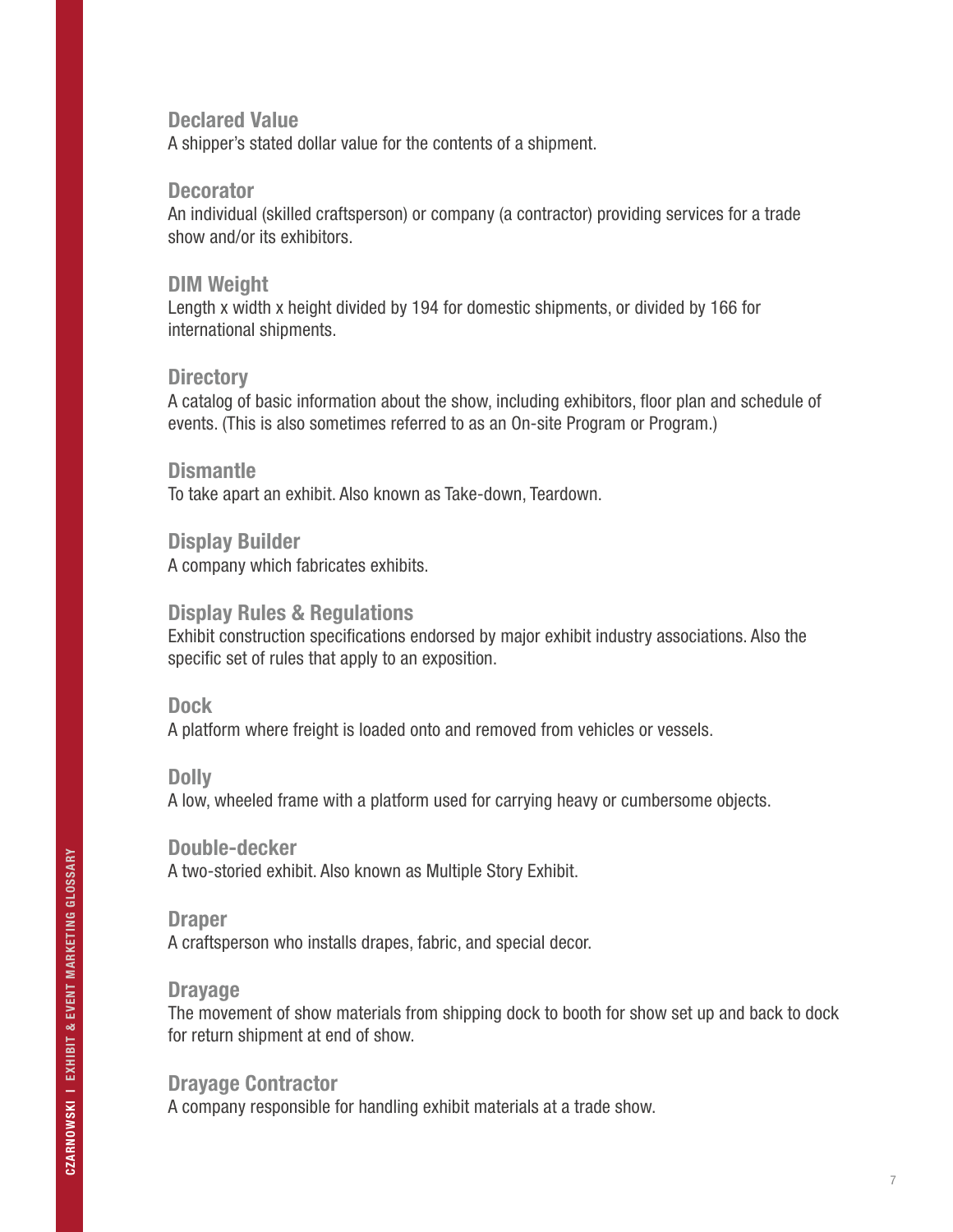Drayage Form A form completed by an exhibitor requesting handling of materials.

Duplex Outlet A double electrical outlet.

DW Deadweight (tons of 2240 lbs.)



Easel A stand for displaying objects.

Electrical Contractor A company hired by show management to provide electrical services to exhibitors.

**Elevations** Scaled drawings depicting front and side views of an exhibit.

End Cap An exhibit space with aisles on three sides.

Est. Wt. Estimated Weight.

Event Marketing Face-to-face promotional experiences between customers and companies.

Exclusive Contractor A contractor appointed by show management as the sole provider of specified services.

Exclusive Use The rental of a carrier's entire cargo space by one shipper.

Exhibit Designer/Producer Company responsible for designing and constructing exhibit booths.

Exhibit Directory A guide for exhibition attendees which lists exhibitors and exhibit locations.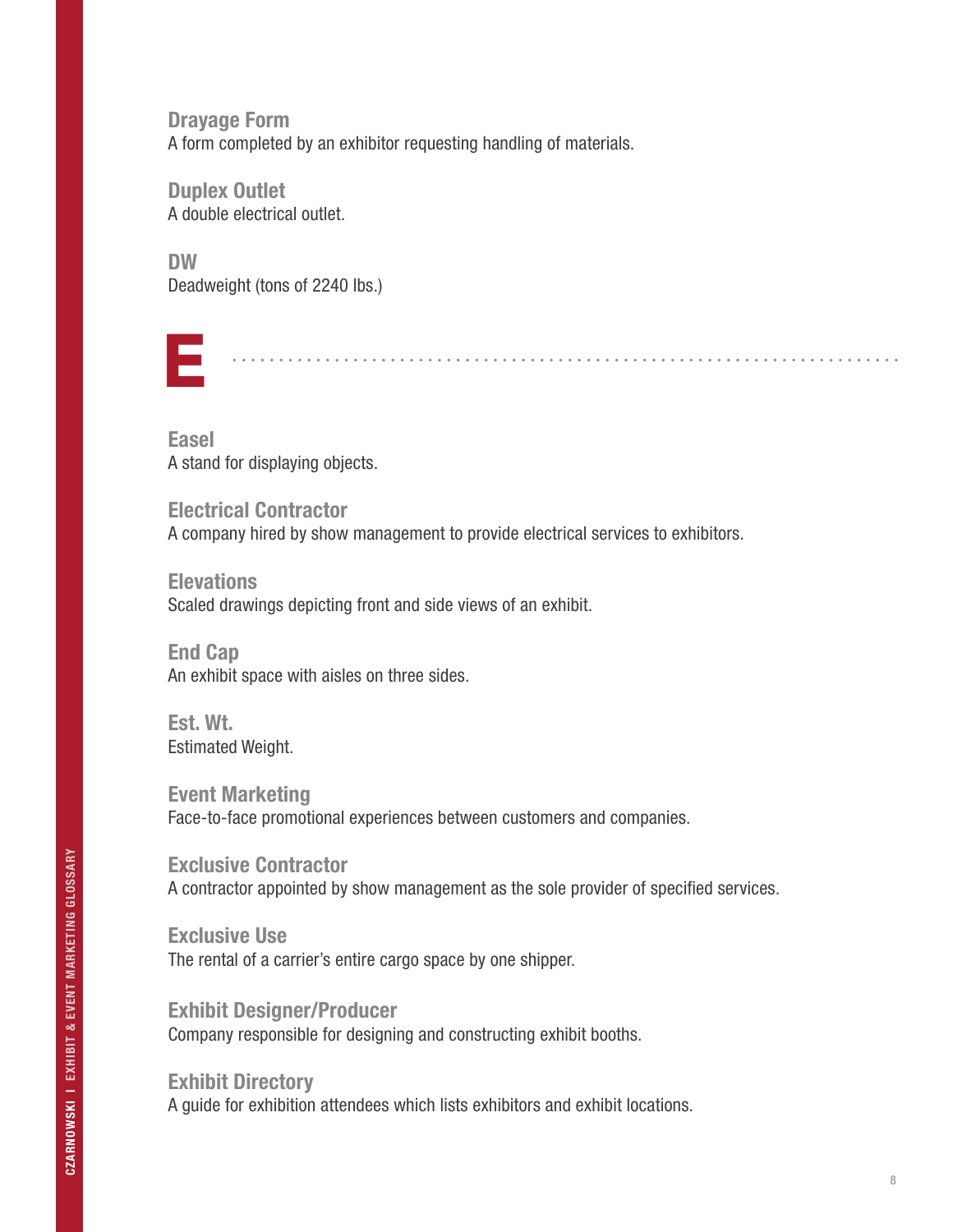# Exhibit Hall

The area(s) within an exposition center where exhibits are located.

Exhibit Manager

Person in charge of a company's exhibit program.

### Exhibitor Appointed Contractor

A contractor hired by an exhibitor to perform trade show services independently of show management appointed contractors. Also called Independent Contractor, EAC.

#### Exhibitor Kit

A package of information which contains all rules, regulations, and forms relating to an exhibition, provided to exhibitors by show management. Also called Service Kit.

#### Export To send or transport goods out of one country for sale in another.

Export Broker An individual or company that brings together buyers and sellers for a fee.

#### Export Management Company

A company that transacts manufacturers' export business for a fee.

# Export Merchant

A company that buys products directly from manufacturers, then packages the merchandise for resale under its own name.

# Export Trading Company A company that buys foreign merchandise for resale in its own local market.

Exposition Manager See Show Manager.

# Exposition Rules The set of regulations which govern a given trade show.



**Fabrication** The construction of an exhibit.

# FHC A notation on floor plans indicating the locations of fire hose cabinets.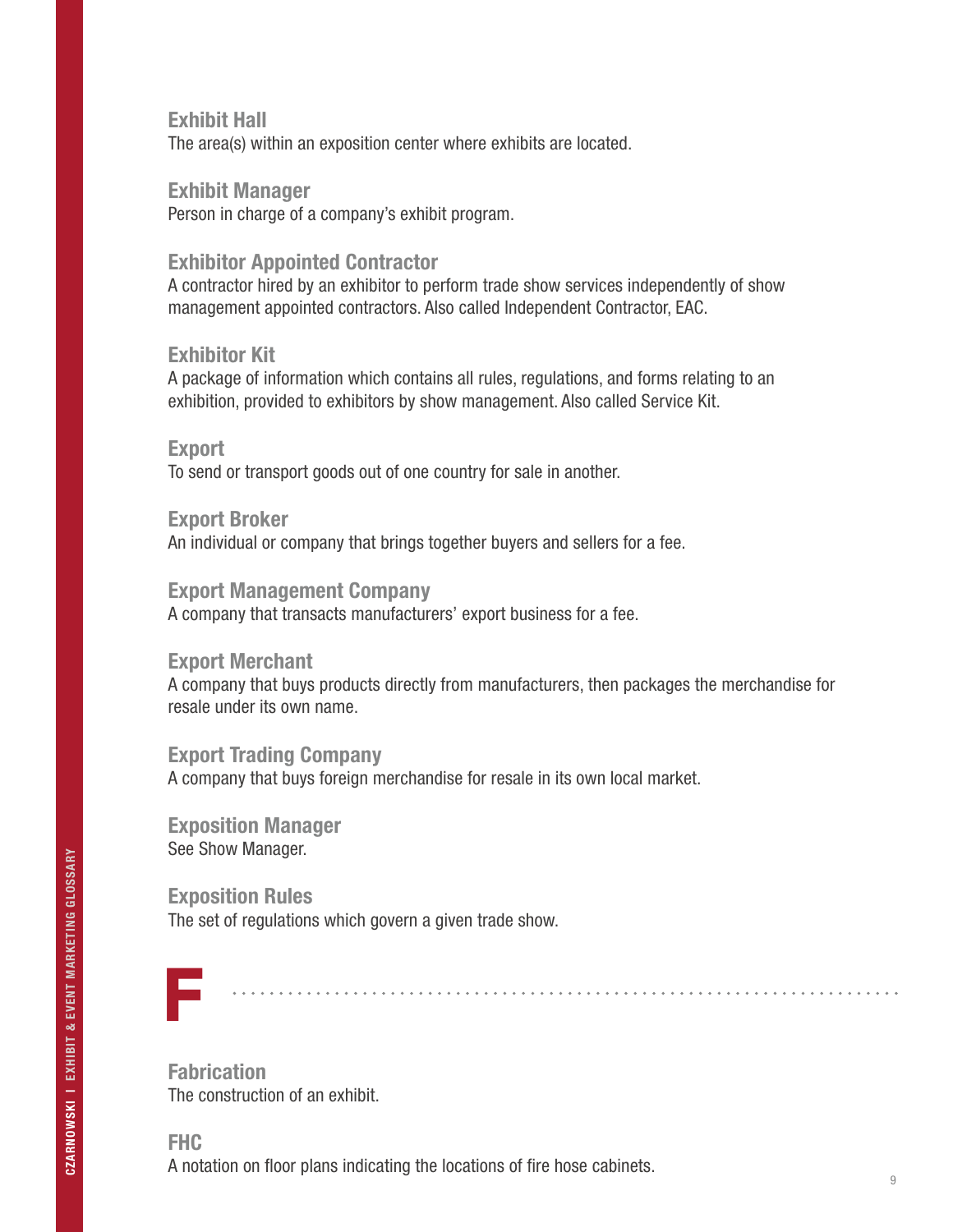Fiber Optics The use of cut glass fibers to display colored light.

Finished No unpainted or raw surfaces or edges on a delivered exhibit.

Fire Exit A door designated for emergency egress, which must be kept clear of obstructions.

Fire Lane An aisle that must be kept clear of obstructions to allow emergency egress.

Fire Retardant Term used to describe a finish which coats materials with a fire-resistant (not fire proof) cover.

Floor Manager An individual representing show management who is responsible for the exhibition area.

Floor Marking Method used to mark booth spaces.

Floor Order Order for services placed after exhibit installation has begun. Compare with Advance Order.

Floor Plan A map showing the size and locations of exhibit spaces.

Floor Port A utility box recessed in the floor containing electrical, telephone, or plumbing connections.

Foam Core Rigid foam covered with heavy paper stock used for mounting signs, art, etc.

Forklift, Forktruck A vehicle with a pronged device in front for lifting and carrying heavy loads.

Foul Bill of Lading A carrier-issued receipt indicating that transported merchandise was damaged when received. Compare with Clean Bill of Lading.

Four Hour Call Minimum work period for which union labor must be paid.

Free Trade Zone A port designated by the government of a country for duty-free entry of any non-prohibited goods.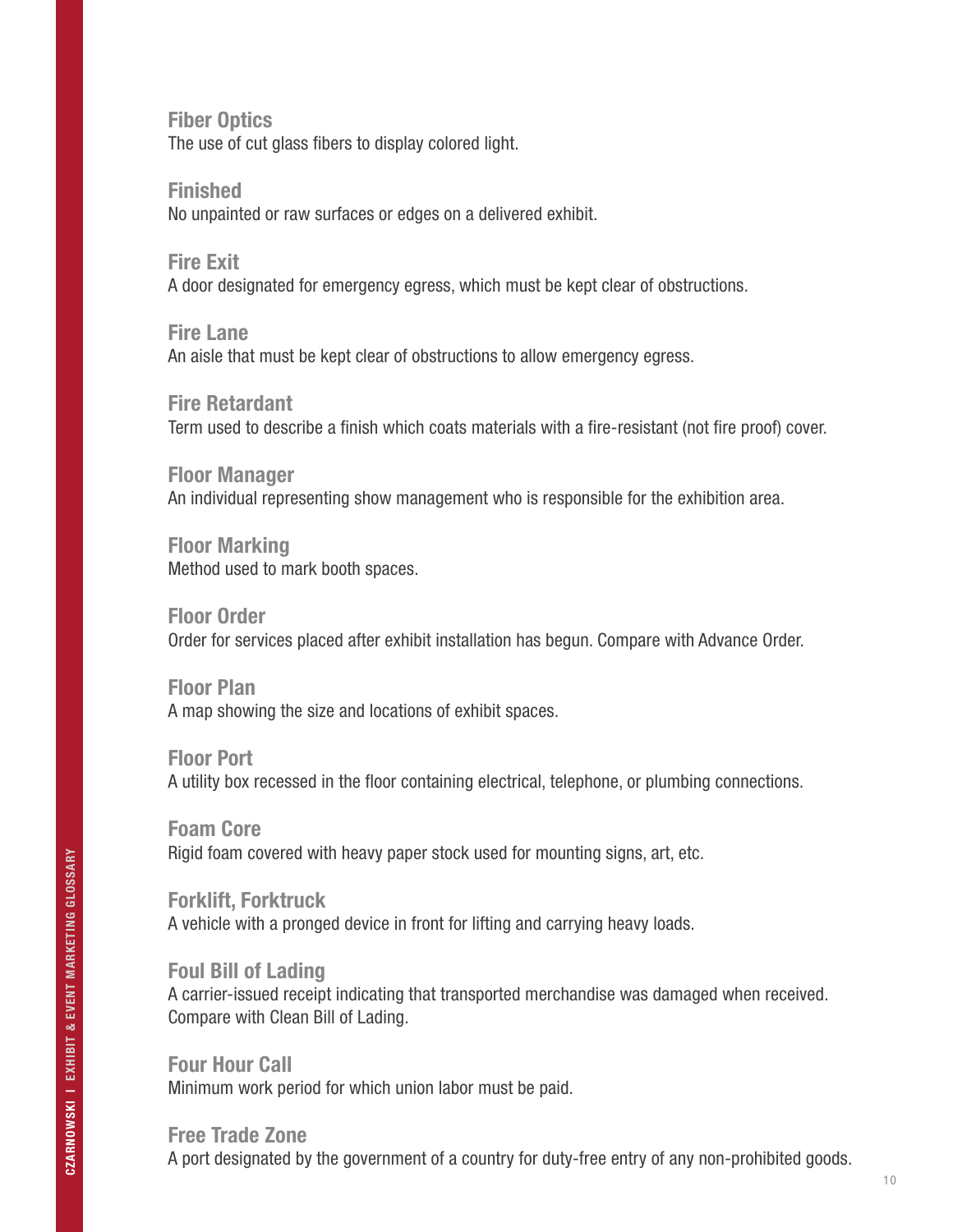**Freight** Exhibit properties and other materials shipped for an exhibit.

# Freight Desk

The area where inbound and outbound exhibit materials are handled at a trade show.

#### Freight Forwarder

A shipping company which handles export shipments for a fee



#### Gangway

International term referring to the "aisle".

# **GATT**

General Agreement on Tariffs and Trade. A multilateral treaty intended to reduce trade barriers between the signatory countries and to promote trade through tariff concessions.

# General Contractor

Show management appointed company providing services to a trade show and/or its exhibitors. Also called Official Contractor. Compare with Exhibitor Appointed Contractor.

#### Graphic

A photo, copy panel, or artwork applied to an exhibit.

# Grid System

A network of structural members, electrical conduits, and other support systems on a pattern of centers.

# H

Hall

General term used for an exposition facility or the exhibit area within a facility.

Hand Truck Small hand-propelled vehicle used for transporting small loads.

Hard Card (1) Work order for labor or services. (2) Drayage contractor's record of materials received or shipped.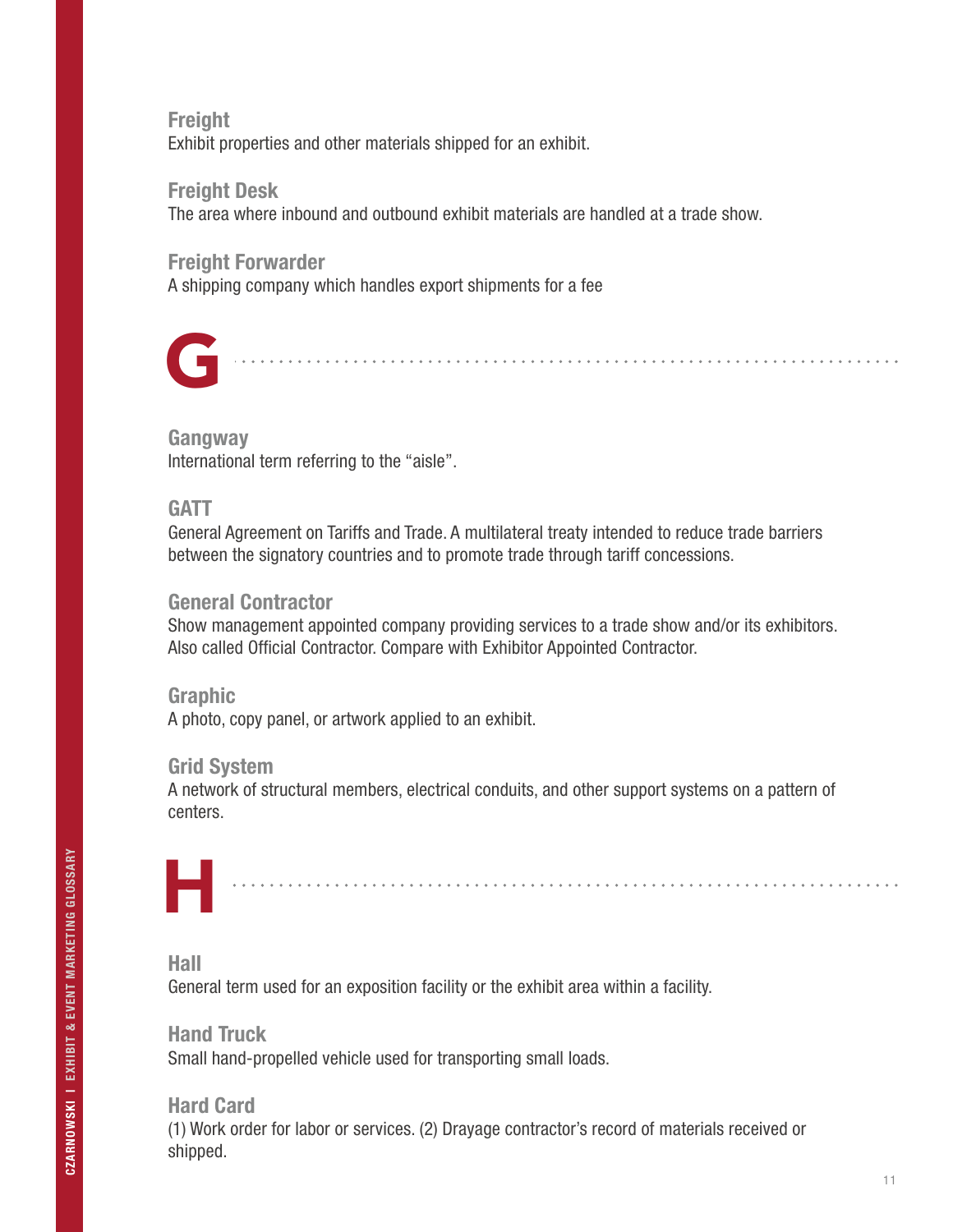Hard Wire Any electrical connection other than receptacle to receptacle.

**Hardwall** A type of exhibit construction in which walls are made of a solid material, rather than fabric.

**Header** A sign or other structure across the top of an exhibit.

High Jacker Equipment used to lift people to a given height.

**Hire** 

International term referring to "rent" a service or product.

Hold Harmless Clause

A contract clause that relieves one party of responsibility in the event of a legal claim.

I&D

I

Installation & Dismantle (of an exhibit). Also known as Set Up and Take-down.

ICC

Interstate Commerce Commission.

# Independent Contractor

A contractor hired by an exhibitor to perform trade show services independently of show management appointed contractors. Also called Exhibitor Appointed Contractor, EAC.

Infringement An exhibitor's unauthorized use of floor space outside the leased booth area.

# Inland Bill of Lading

A contract between a shipper and transportation company used when transporting goods overland to an exporter's international carrier. Compare Ocean Bill of Lading, Through Bill of Lading.

# In-line

An exhibit that is constructed in a continuous line along an aisle. Also called Linear Display.

# **Installation**

The process of setting up exhibit properties according to specifications. Also called Assembly, Set Up.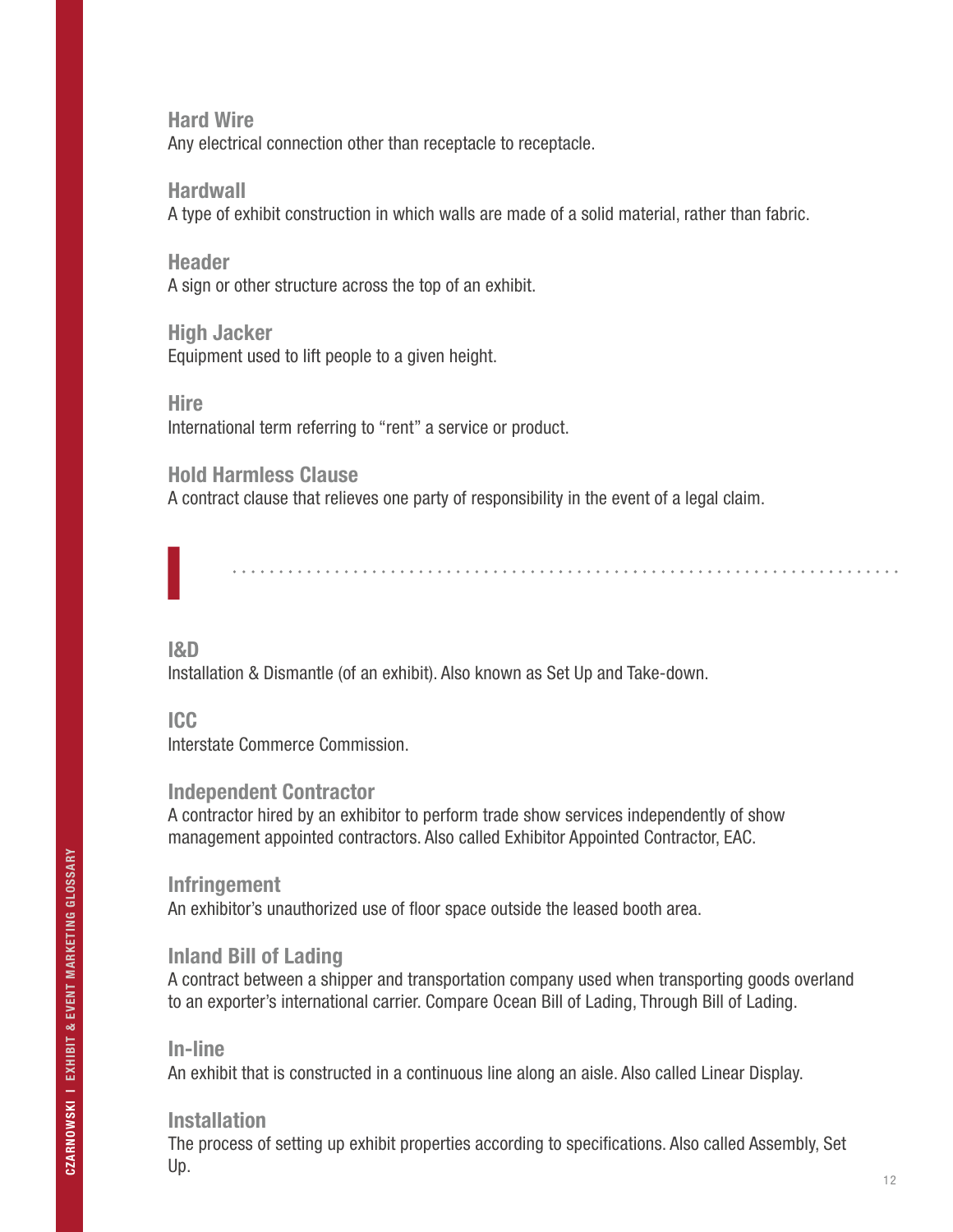Installation & Dismantle The set up and take-down of exhibits. Also called I & D.

Installation Contractor

A company responsible for supervising and coordinating workers who install and dismantle exhibits.

**Inventory** Total amount of equipment available for a show.

Island Exhibit A display with aisles on four sides.



# Jigged Crate

A special-purpose crate with hardware to secure exhibit properties in place to prevent shifting during shipment.

Job Foreman

A person in charge of supervising and coordinating workers.

Junction Box

A distribution point for electrical power.



K.D. (Knockdown) An exhibit with separate components that must be assembled on-site.

Kit See Service Kit.



Labor Contracted workers who perform services. Also called Craftspersons.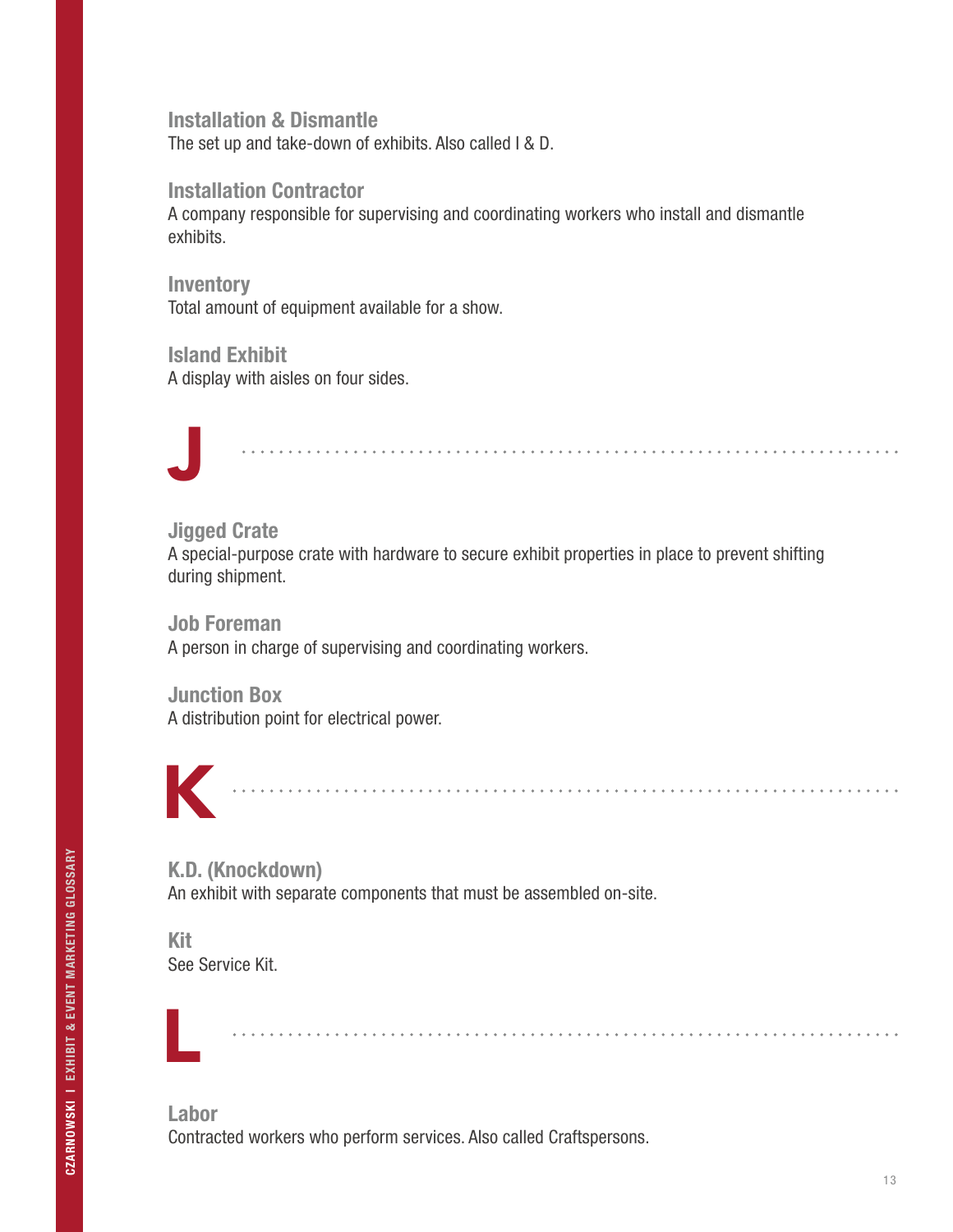Labor Call

(1) Method of securing union employees. (2) Time specified for labor to report (as in a 7 A.M. call). (3) Minimum amount for which labor must be paid.

Labor Desk

Exhibit hall location where exhibitors may place orders for labor.

Labor Form The form used by exhibitors to order labor.

Laborer See Craftsperson.

Lamination The process of bonding two or more substances together.

Lead Tracking A manual or automated system used to conduct follow-up activities for sales prospects resulting from a trade show.

Less Than Truckload (LTL) The rate charged for freight weighing less than the minimum weight for a truckload.

# Letter of Credit (L/C)

A document issued by a bank at the request of a buyer of goods which authorizes the payment of a specified amount of money to the seller when certain terms are met.

**Liability** 

A legal term referring to responsibility for damages or injuries.

#### Light Box

An enclosure which contains lighting underneath a translucent facing material. Used to backlight signs or graphics applied to the face.

#### **Lighting**

The amount or type of illumination in an exhibit or exhibition hall.

#### Linear Display

An exhibit that is constructed in a continuous line along an aisle. Also called In-line.

Loading Dock An area within an exposition facility where freight is received and shipped.

# Lock-Up A secure storage area within an exposition facility.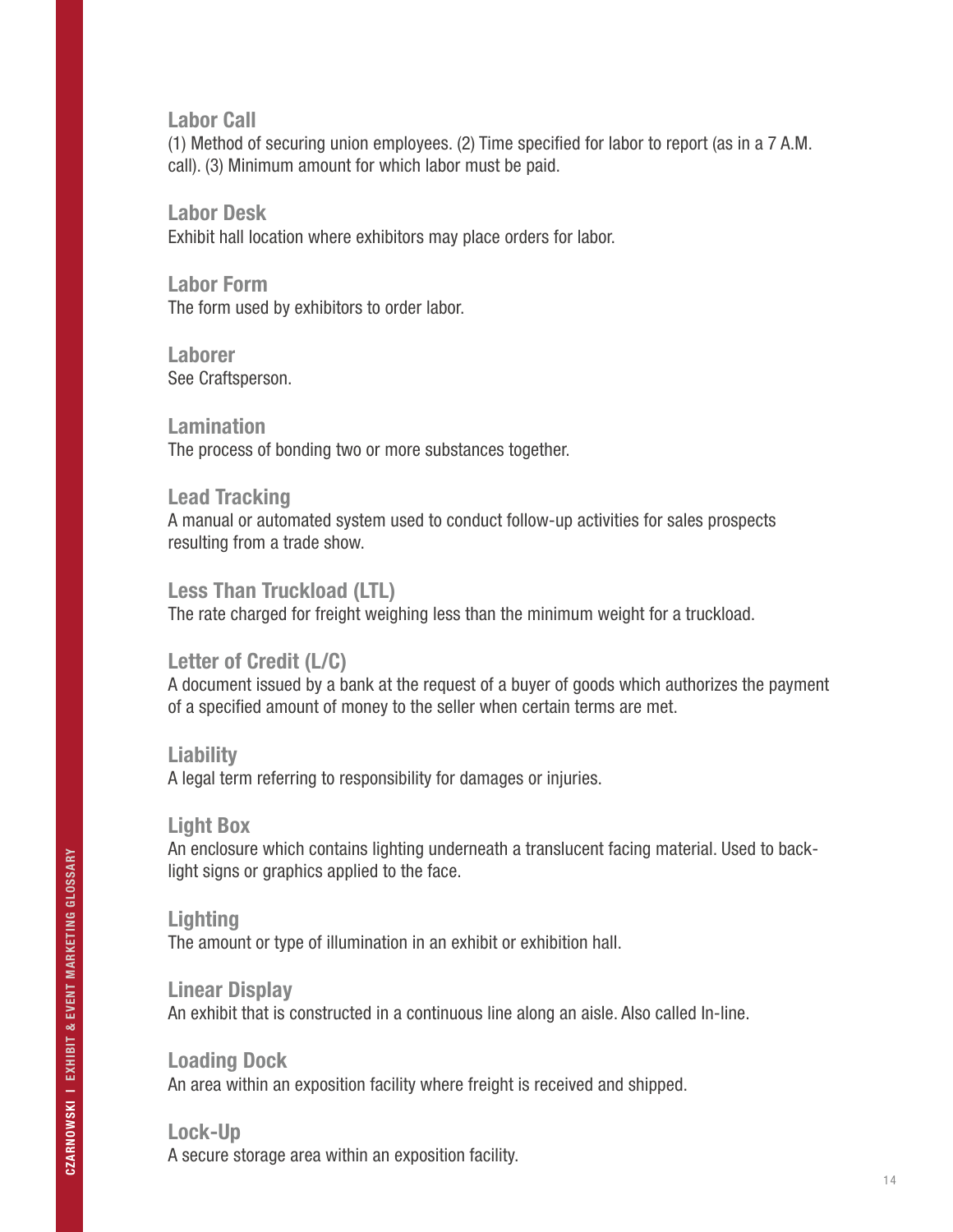#### Logo

A specific symbol chosen to represent a company. Usually comprised of stylized type alone or in conjunction with graphic art.

### Low Voltage

A term applied to electrical currents of 24 volts or less. Usually used in animation and specialty lighting.



Manual See Service Kit.

Marshaling Yard A lot where trucks gather for orderly dispatch to show site.

Mask To cover for painting or protection.

Masking Drape A cloth used to cover storage or other unsightly areas.

Meter The most common width for a backwall panel. (1 Meter  $=$  39.37 inches)

Modular Exhibit An exhibit constructed with interchangeable components designed to be set up in various arrangements and sizes.

Move-in The date specified by show management for beginning exhibit installation.

Move-out The date specified by show management for dismantling exhibits.

Multimedia Combining two or more types of audio/visual support in a presentation.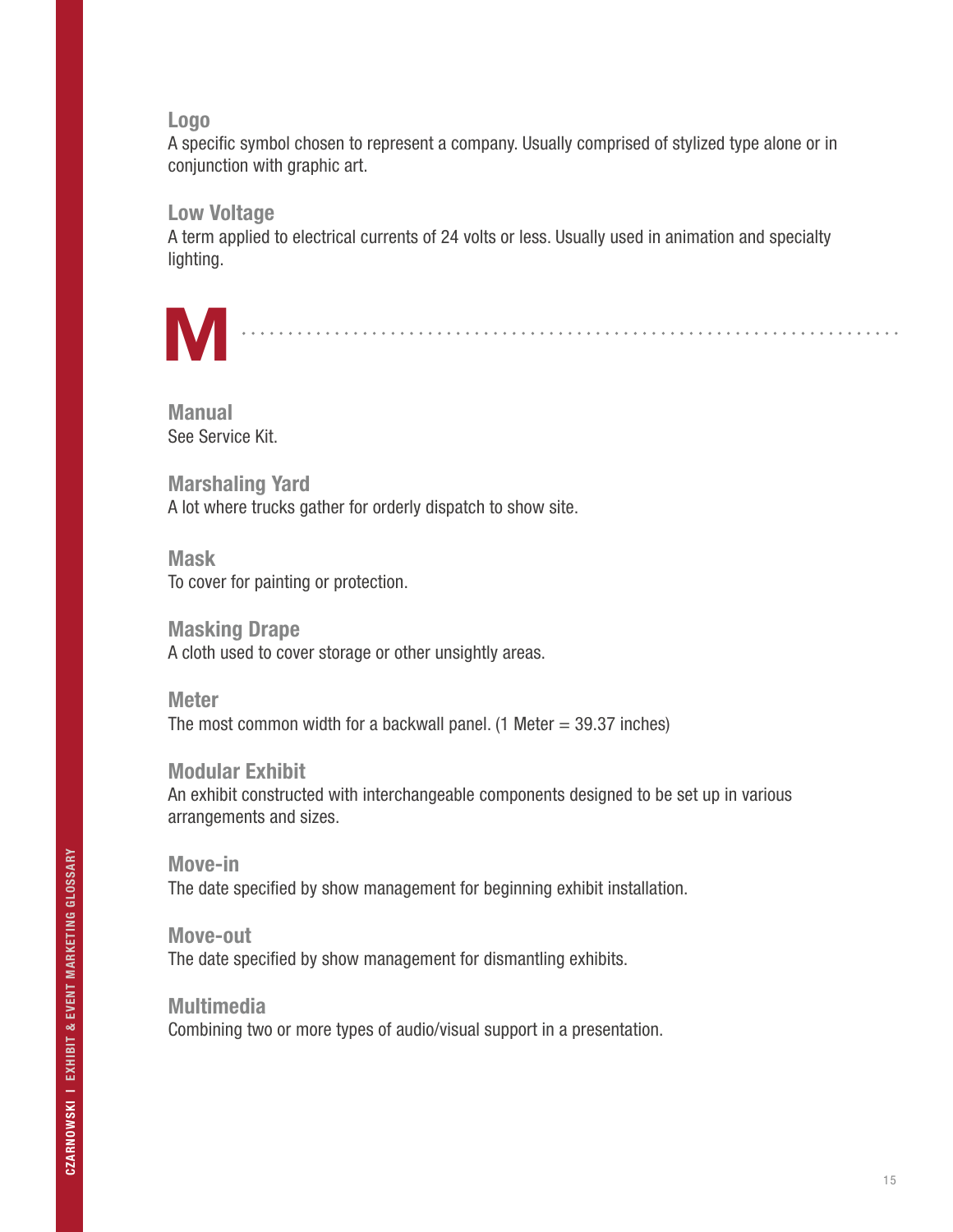

N.O.H.M. Not Otherwise Herein Provided.

Net Square Footage The total amount of leased booth space in an exposition facility.



 $0.R.$ Owner's Risk.

O.T. Labor Work performed on overtime. Ocean Bill of Lading A contract between a exporter and an international carrier for transport of merchandise to a specified foreign market. Compare Inland Bill of Lading, Through Bill of Lading.

# Official Contractor

Show management appointed company providing services to a trade show and/or its exhibitors. Also called General Contractor. Compare with Exhibitor Appointed Contractor.

On-site A reference to the exhibit location. Also called At-site.

On-site Order Floor order placed at a show site.

# **Overtime**

A designation for work performed outside the hours specified as normal working hours. Usually work performed on overtime is charged at a substantially higher rate.



P.D. Per Diem.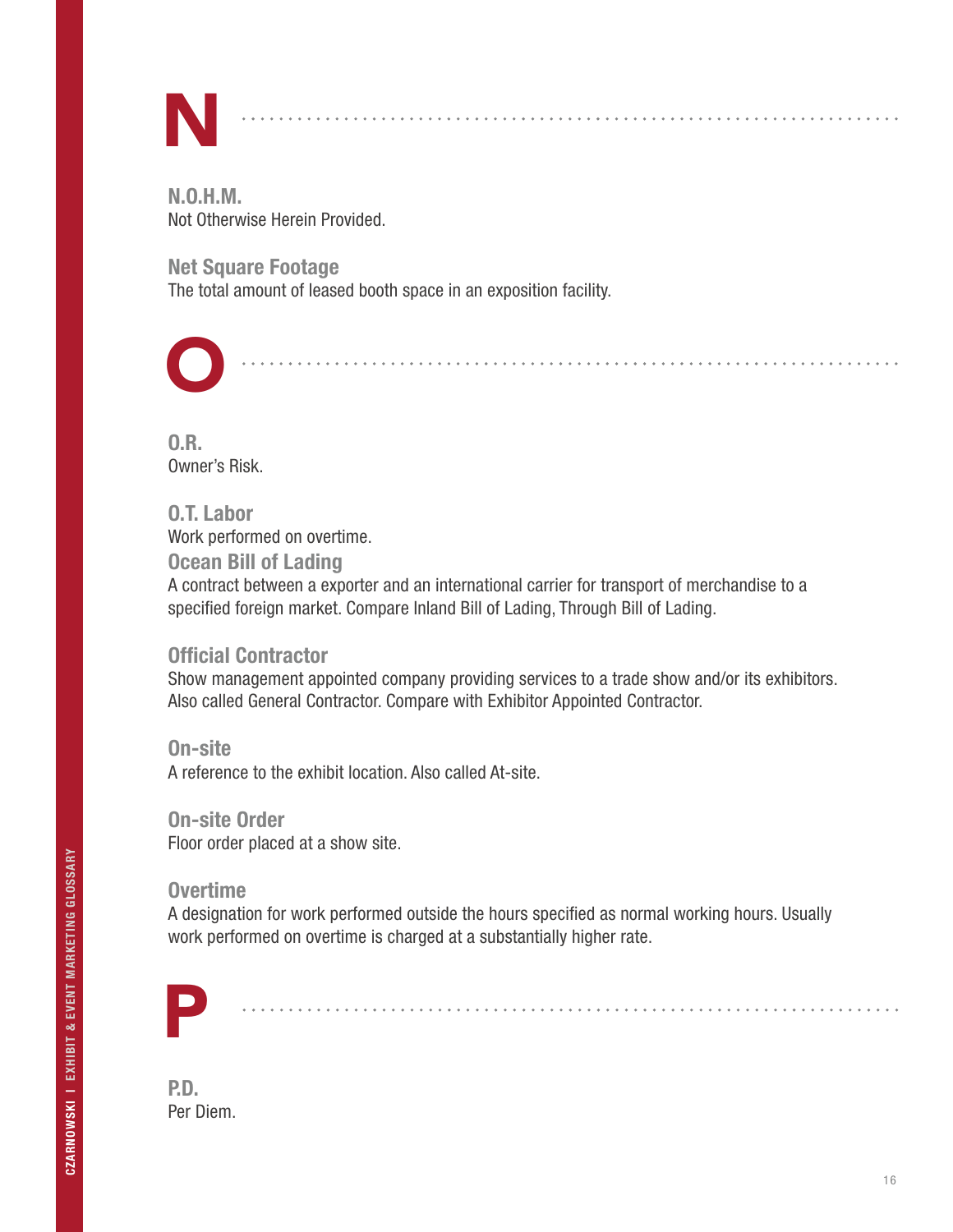P.W. Packed Weight.

Packing Case See Shipping Case.

Packing List A document prepared by a shipper itemizing contents of shipment and including other information needed by the carrier.

Pad Wrap See Blanket Wrap.

Padded Van Shipment Uncrated goods covered with blankets or other protective padding and shipped via van line.

Pallet See Skid.

Panel System A prefabricated exhibit composed of connected rectangular panels of various sizes.

Particle Board A panel made of compressed, glued wood chips.

Peg Board The trade name for a type of hardboard with perforations at regular intervals. Usually used for hanging items.

Peninsula Display An exhibit with aisles on three sides.

Perimeter Booth A booth space on a outside wall.

Pipe & Drape Tubing covered with draped fabric to make up the rails and backwall of a trade show.

Podium A demonstration area, usually higher than the surrounding floor.

Portable Exhibit A lightweight display unit that can be moved without a forklift.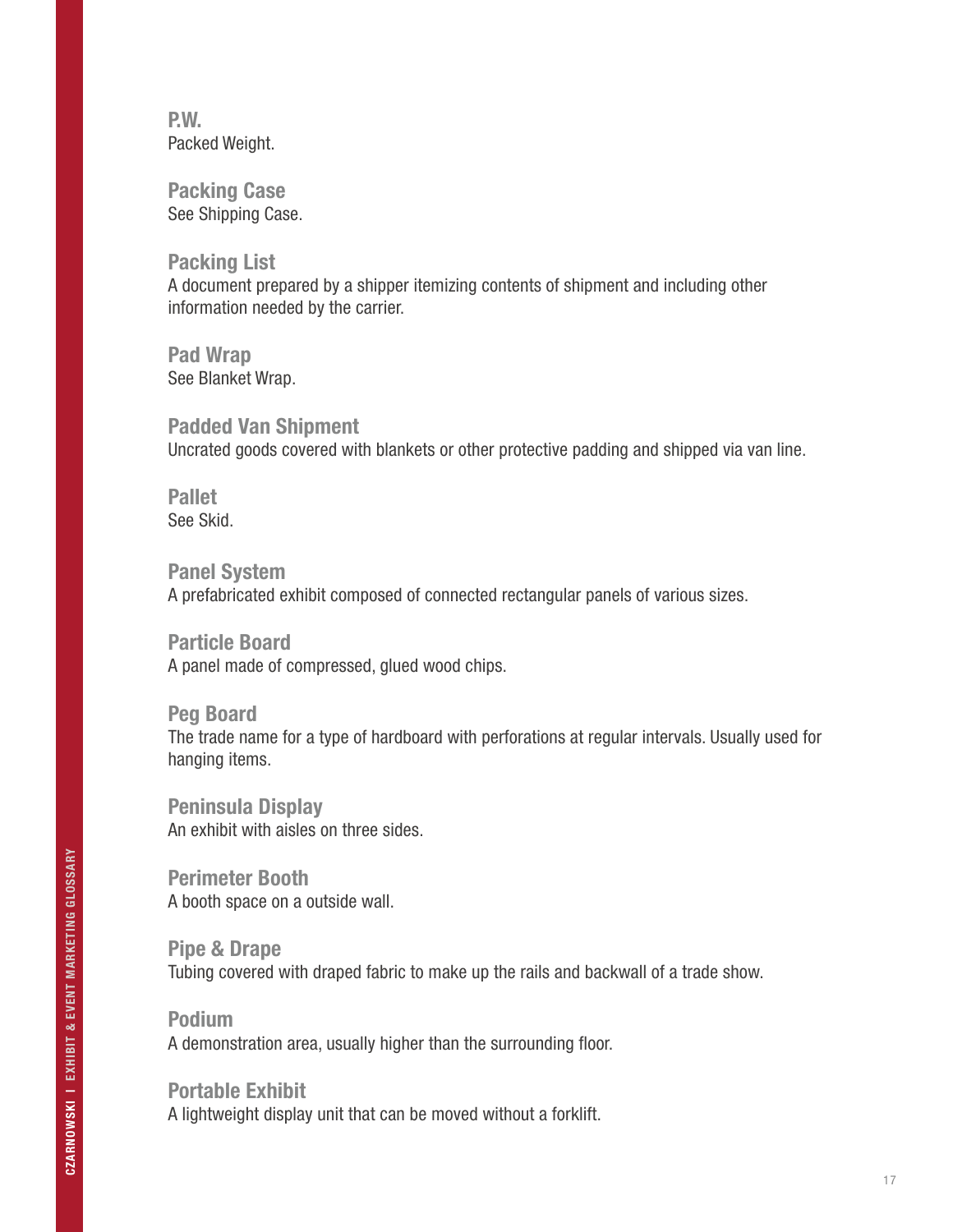### Power Strip

A movable unit having multiple electrical outlets.

#### Prefab

A pre-built exhibit ready for installation.

#### Press Kit

A package of materials put together for the media. Usually a folder containing press releases, product announcements, and other materials.

#### Press Release

An article submitted to the media for publication. Usually announcing news about a product, company, or individual.

### Pro Forma Invoice

An invoice sent to a buyer prior to the shipment of merchandise which provides detailed information about the kinds and quantities of goods to be shipped.

### Producer

(1) Exhibit Producer: An individual or company which designs and/or builds exhibits. (2) Show Producer: An individual or company which manages trade shows.

#### Pro-number

A carrier-assigned number used to designate a specific shipment.



Quad Box Four electrical outlets in one box.

# R

**Raceway** Metal or insulated rubber tubing used to channel electrical wires.

Rail A low wall used to divide exhibits.

# Rear Illumination A technique of using a light source to illuminate a translucent image from behind. Also called Back-lighting.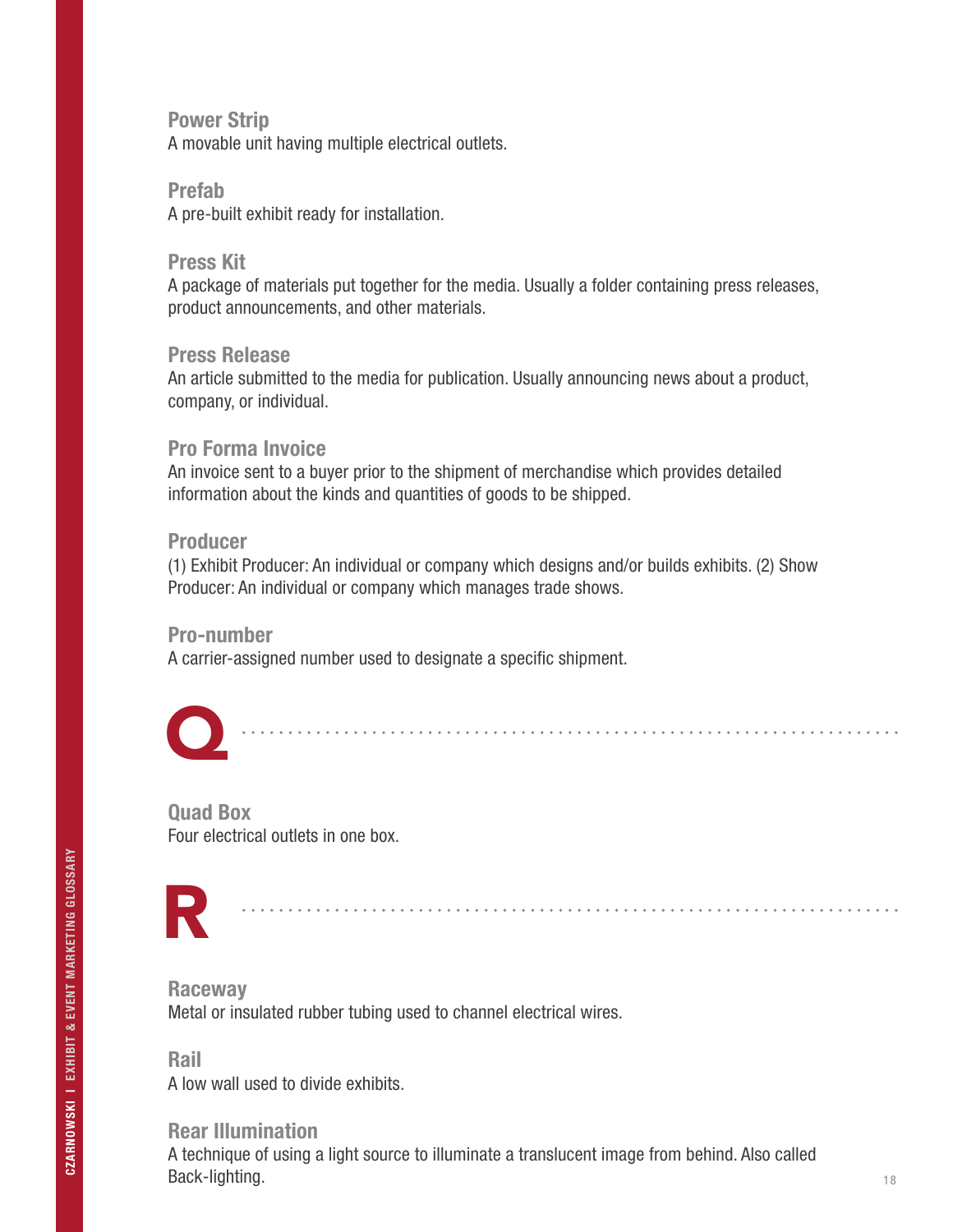#### Rear Projection

A video technique in which images are projected on a screen positioned between the projector and the audience.

#### Refurbish

The process of repairing or reconditioning an exhibit to extend its life span.

#### **Relay**

An electrical device used to produce programmed effects by interrupting the flow of current.

#### Release Forms

Forms provided by show management to permit the removal of materials from an exhibition.

#### Rental Booth

A complete booth package offered to exhibitors on a rental basis.

#### Return Panels

Side panels joined perpendicular to the backwall.

#### Rheostat

A device used to regulate lighting intensity. Also known as Dimmer Switch.

#### Rigger

A skilled worker responsible for handling and assembly of machinery.

#### Right To Work State

A state where no person can be denied the right to work because of membership or nonmembership in a labor union.

#### **Riser** A platform for people or materials.

# S

#### S.T. Labor

Straight Time Labor. Work performed during normal work hours at the standard rate. Compare with D.T. Labor, Overtime.

Schematic Model A diagram in model form.

Scissors Lift A motorized platform used to lift people to a given height.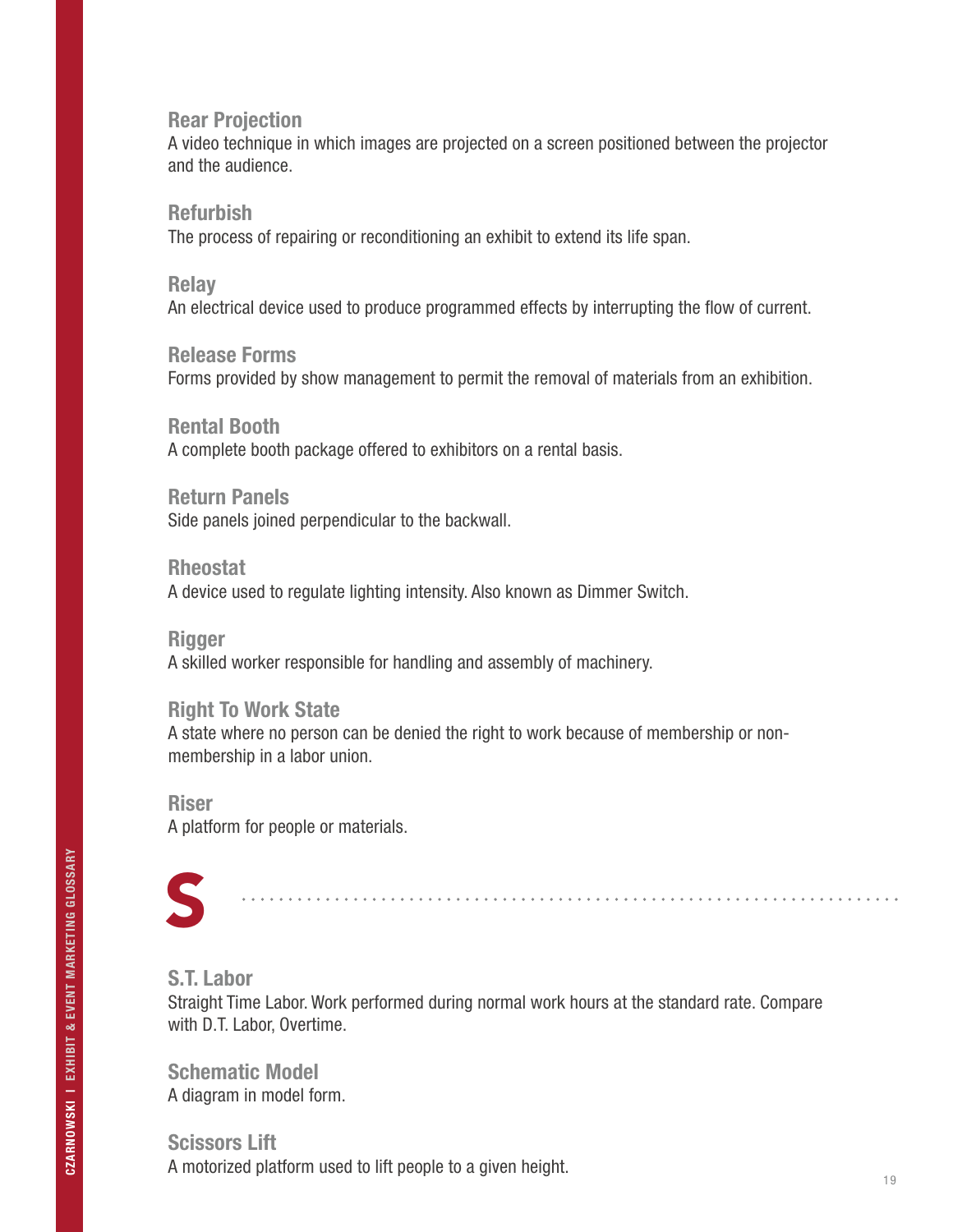Scooter

An electric or gas cart used to transport people and materials.

Scrim

Fabric which is opaque when lighted from the front and transparent when lighted from the rear.

Security Cages Cages provided to exhibitors for locking up materials.

Self-contained Exhibit A display which uses the shipping case as an integral part of the exhibit.

Service Desk The location at which exhibitors order services from show management.

Service Kit A packet of show-related information and order forms provided to exhibitors by show management. Also called Exhibitor Kit.

Set Up The process of erecting an exhibit from its components. Also called Assembly, Installation.

Set-up Drawing Drawings which give detailed instructions for the installation of an exhibit.

Shipping Case A reusable container for transporting exhibit materials.

Shipping Crate A wooden container for transporting exhibit materials, which may be designed for a single use or custom built for extended reuse.

Show Break Time specified for the closing of an exhibition and beginning of dismantling.

Show Decorator A company or individual responsible for providing draping, carpeting, and signage services for the trade show and its exhibitors.

Show Manager The organizer and operator of an exposition.

Show Office The show management office at an exposition.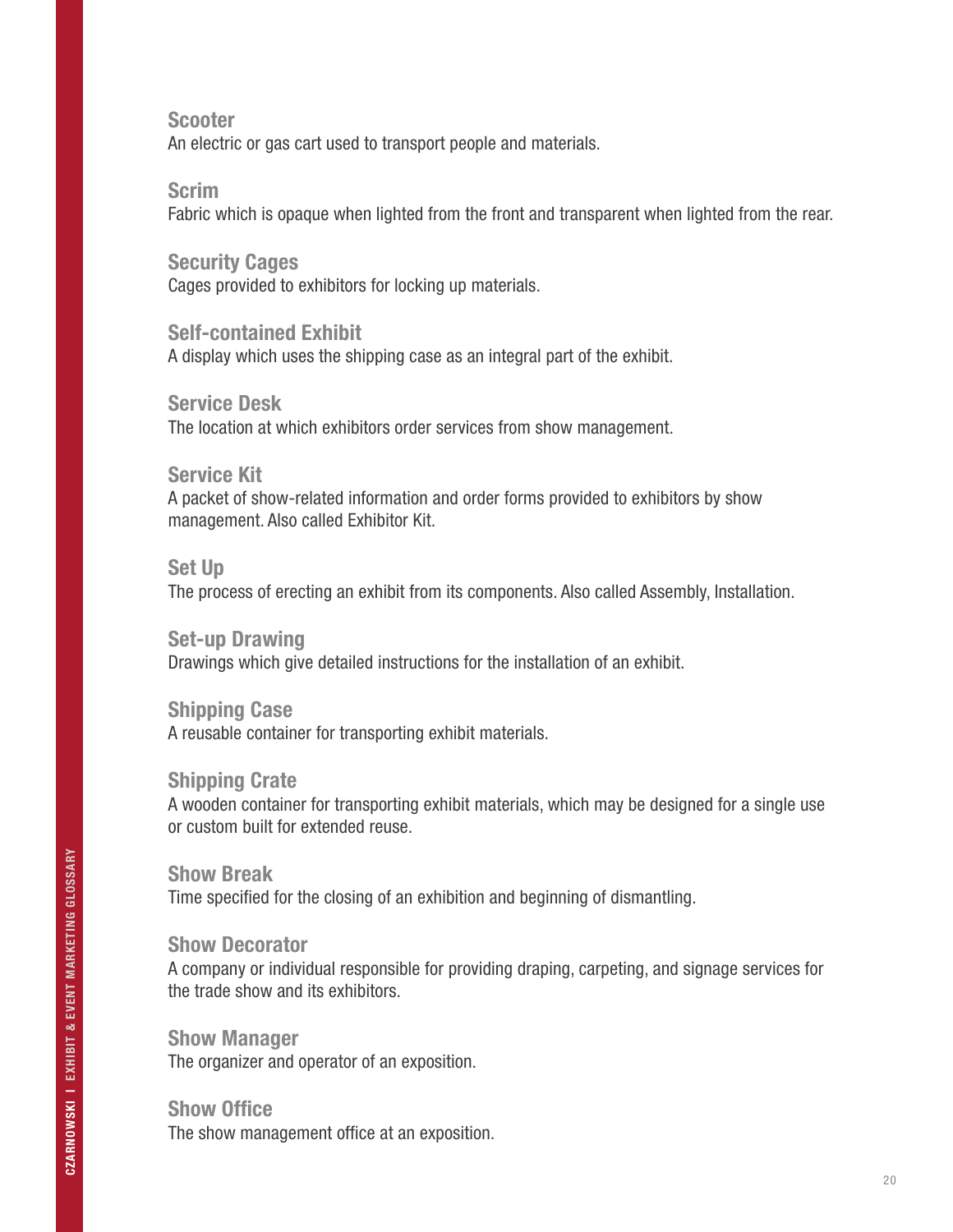#### Show Photographer

The show management appointed photographer for an exhibition.

#### Show Producer

An individual or company which manages trade shows, including leasing the exposition facility, hiring official contractors, and promoting the show.

#### Show Rules

The general rules and regulations governing a specific trade show.

#### Shrink Wrap

A process used to seal materials in transparent plastic.

#### Side Rail

A low divider wall, usually pipe and drape, used to divide one exhibit space from another.

#### Sign Standard

A frame on a stand into which a sign can be inserted for display.

#### Silk Screen

A method of creating graphics with a reusable stencil.

#### **Skid**

A low wooden frame used to support heavy objects or groups of materials for easier handling. Usually used as a platform for objects moved by forklift. Also called Pallet.

#### **Skirting**

Decorative covering around tables and risers.

#### Smoker Ashtray stand.

Soffit A lowered portion of a ceiling.

Space The area occupied by an exhibitor in the exhibition hall.

Space Rate The cost per square foot of exhibit area.

**Sparky Electrician**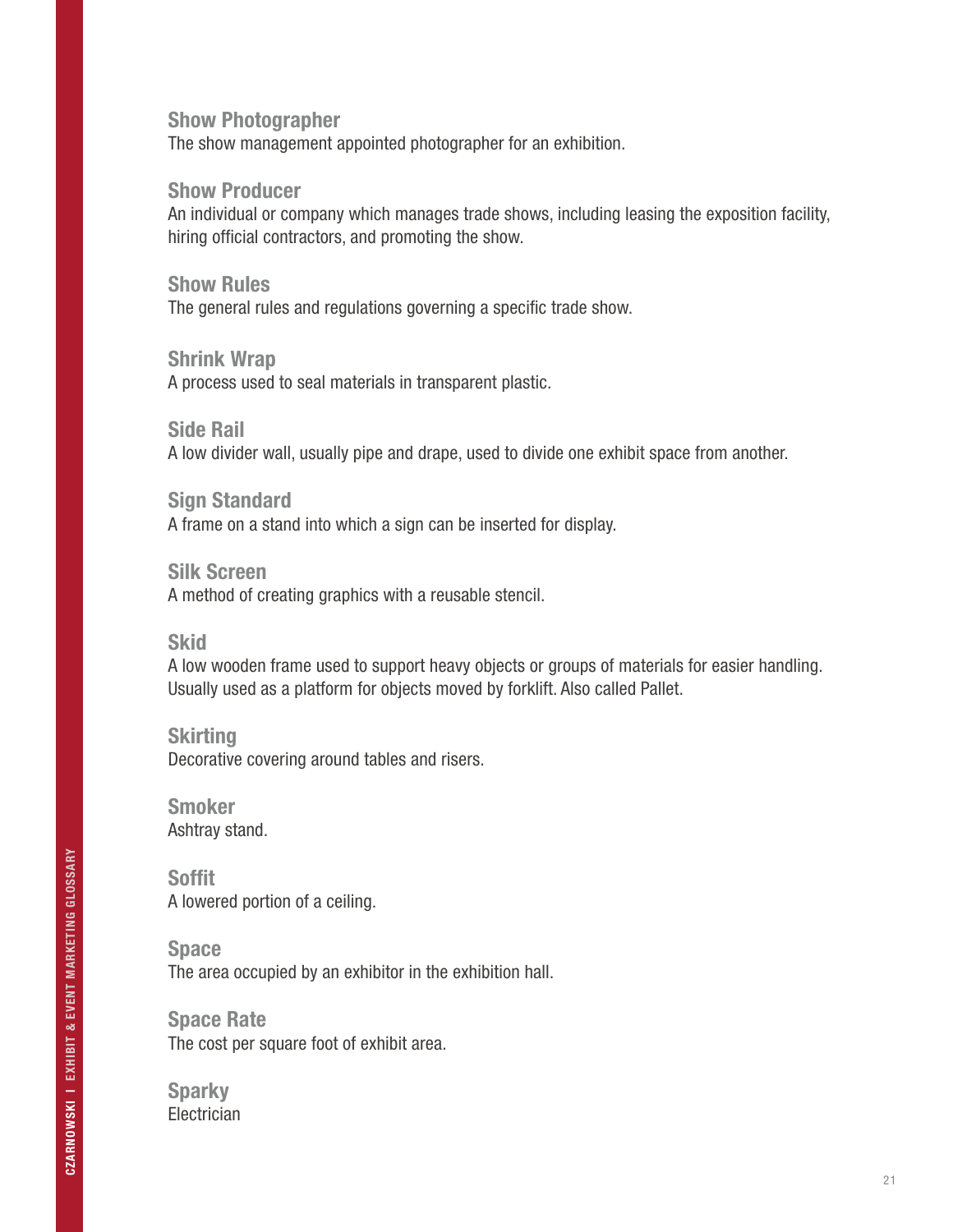Special Handling

Applies to exhibit shipments requiring extra labor, equipment, or time for delivery to exhibit space.

Spotlight A lamp that provides a defined circle of light.

Staging Area An assembly point for the pieces of the display.

**Stanchions** Posts used to support signage or other elevated objects.

**Stand** European term for booth.

Stock Exhibits A predesigned display modified for a particular use by the exhibitor.

**Subcontractor** An individual or company retained by a general contractor to provide services.

Swag Stuff We All Get, or Stuff We All Giveaway.

T

T & M See Time & Materials.

T.L. Truckload.

Table Top Display An exhibit designed for use on the top of a table or similar surface.

#### **Talent**

An individual or company hired to work in an exhibit to greet visitors, demonstrate product, or stage a performance.

#### Target Date

A date set by show management for the arrival of freight at a trade show. Usually shipments received before or after this date are assessed a penalty charge.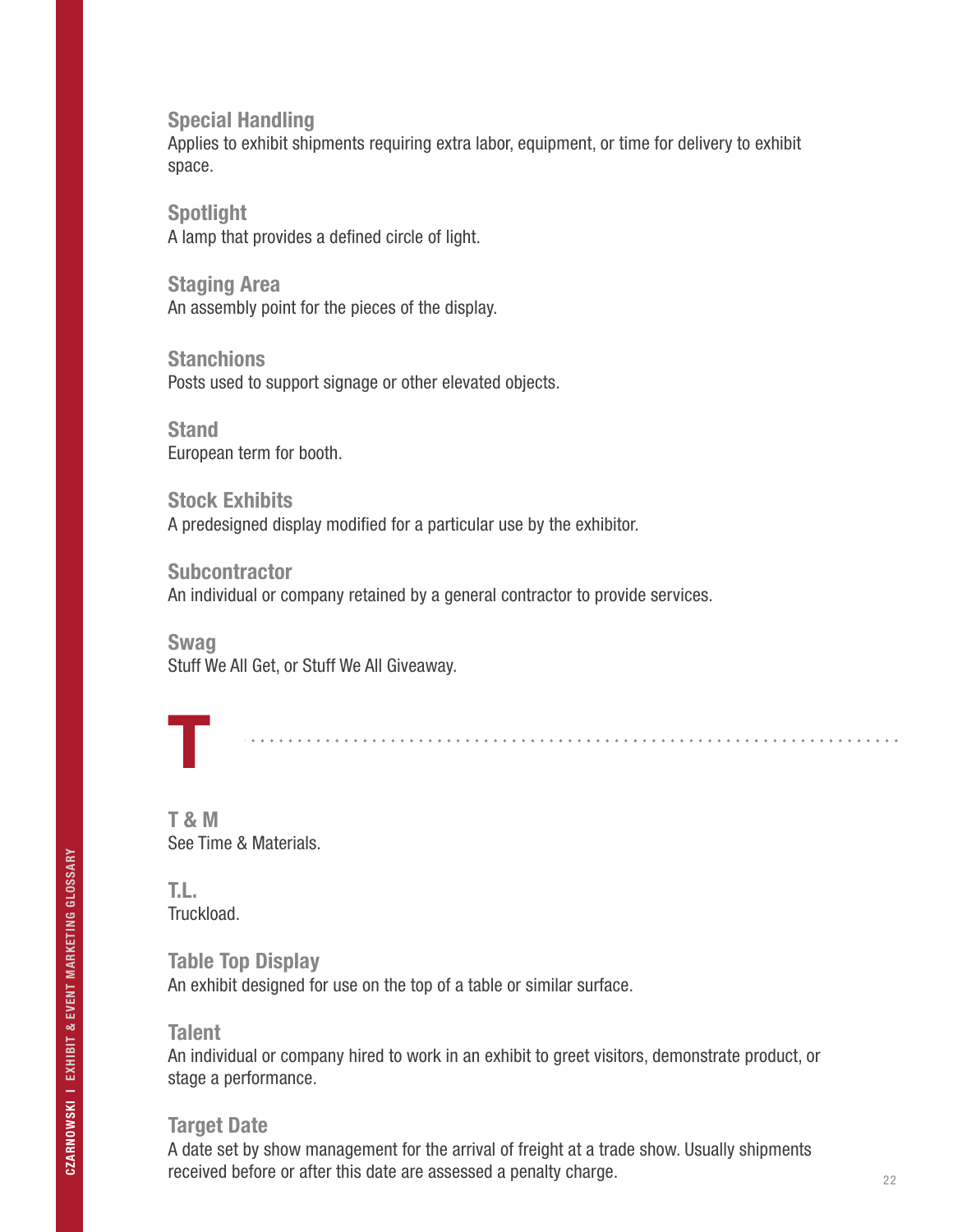Tariff Rates Shipping charges for various types of cargo.

**Teardown** The dismantling of an exhibit. Also known as Take-down.

Telescopic Pipe Tubing in which one section slides inside another. Used to support drapes.

**Terminal** Freight handling or dock area.

Three Wire Electrical cable with a continuous ground wire in addition to a positive and a negative wire.

Time & Materials A form of billing in which a consumer is charged for labor costs (time) and materials.

Tow Motor See Forklift.

Trade Fair Broadly used as the international term for an exposition.

Trade Show An exposition related to a particular industry or group, and open only to the members of that group.

Traffic Flow The movement of visitors through an exposition or exhibit.

Transient Space Short-term rental space.

**Truss** 

Structural element hung above exhibit for the purpose of hanging lighting equipment to illuminate exhibit components.

Twist Lock A type of electrical plug that connects by twisting together.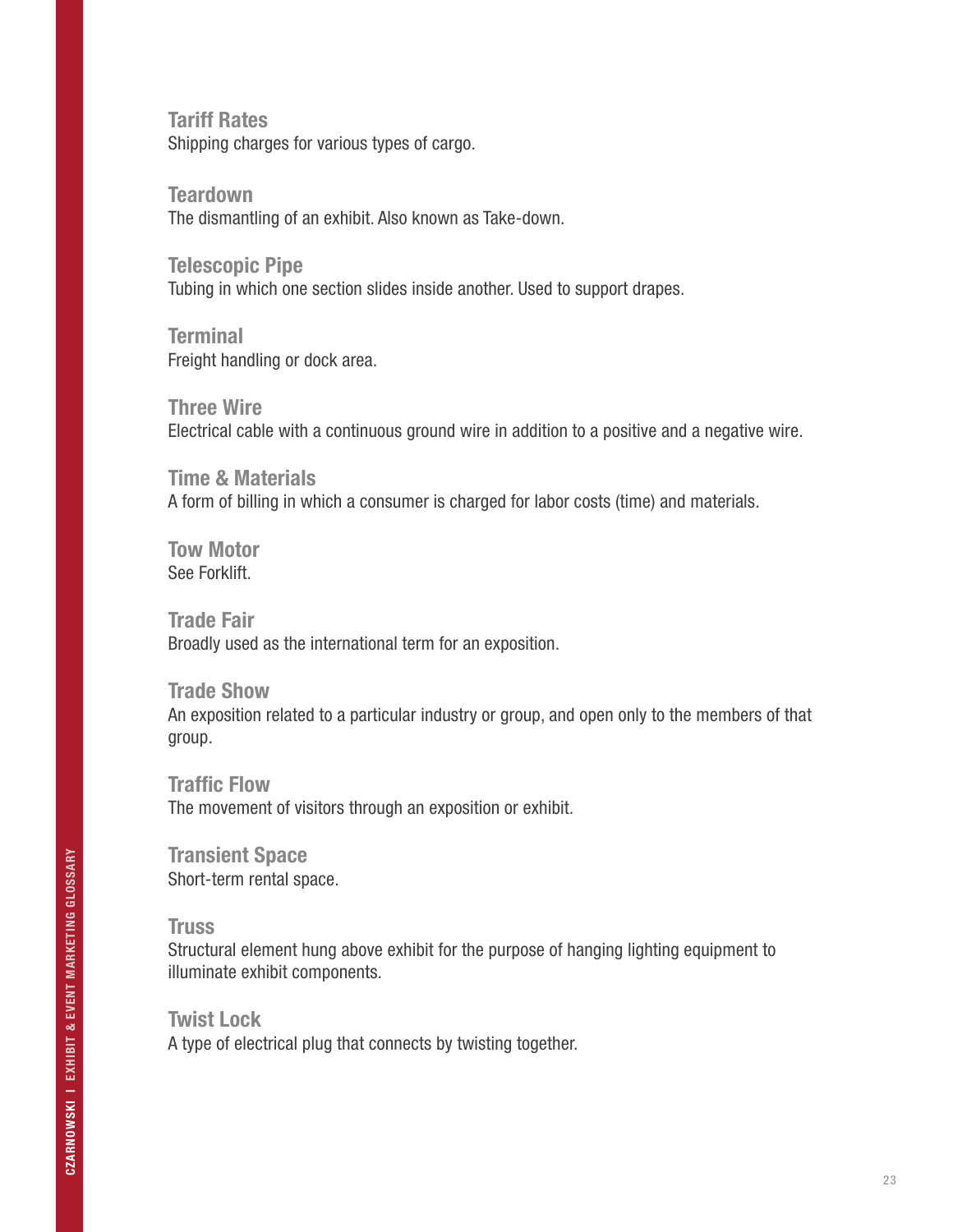# U

. . . . . . . . . . . . . .

# U.L.

Underwriters Laboratory. An organization which grants electrical ratings.

U.S.S.G. U.S. Standard Gauge.

#### U/W Underwriter.

# Union

An organization of workers formed with the purpose of protecting workers' rights and increasing bargaining power with an employer on such issues as wages, hours, and benefits.

# Union Steward

An on-site union official elected by coworkers to oversee a particular union's work in a facility and resolve any disputes over union jurisdiction. Also known as Shop Steward.

# V

# V.A.T.

Value Added Tax. A tax that has been added to the overall price of a product reflecting the value added to the product by processing.

# **Valance**

An overhead banner typically used as a light baffle.

# Velcro

The trade name for a fabric closure with two components: hooks and loops. The two components adhere when pressed together and separate when pulled apart, allowing repeated use.

# Visqueen

A clear plastic sheeting that is placed over exhibit carpeting after its laid in order to protect it until the show opens. Visqueen also allows exhibit components to slide on top of it during setup, allowing you to align various exhibit components by simply pushing them into position.